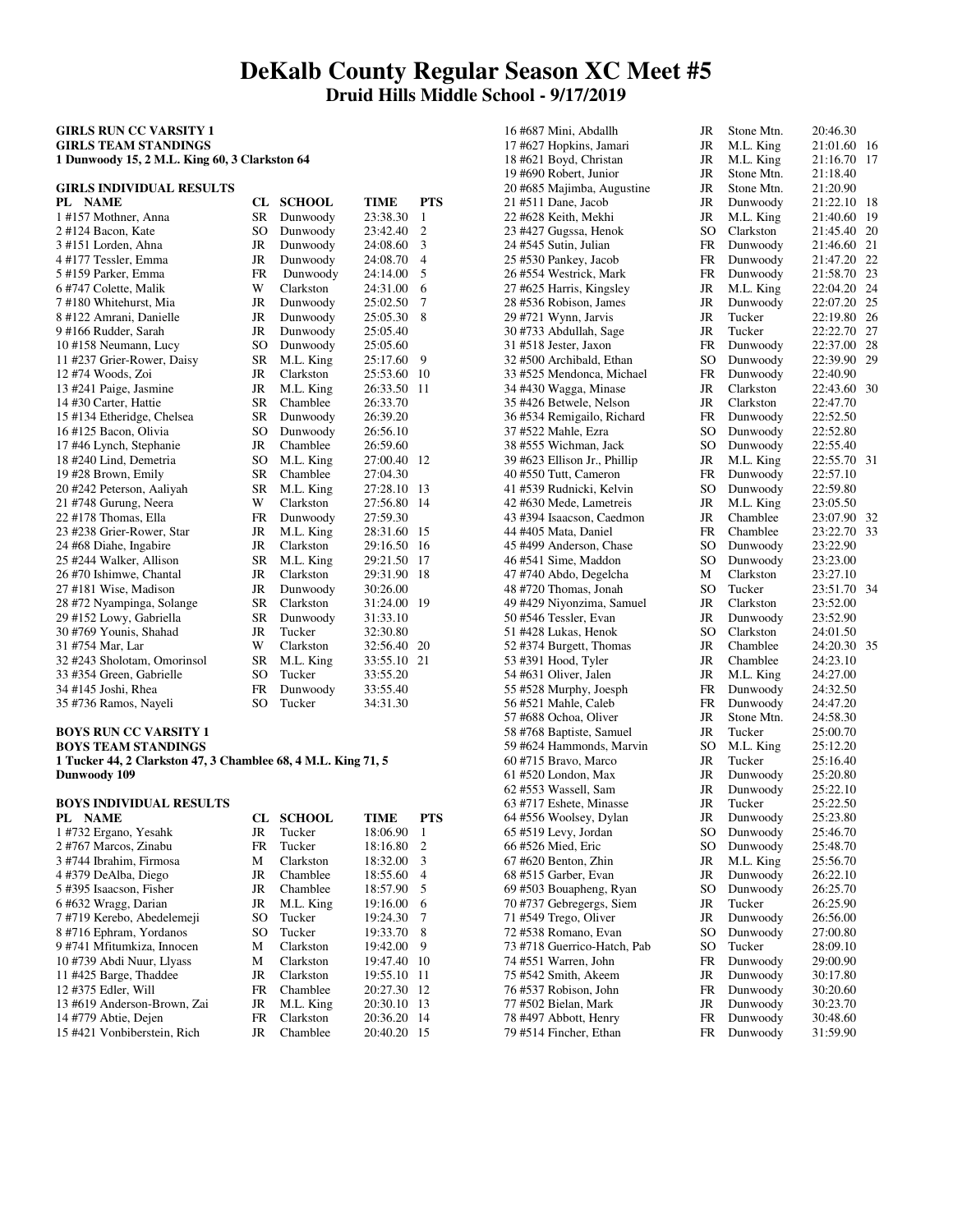### **GIRLS RUN CC VARSITY 1 GIRLS TEAM STANDINGS 1 Southwest DeKalb 15**

# **GIRLS INDIVIDUAL RESULTS**

| <b>NAME</b><br>PL.      |     | CL SCHOOL        | <b>TIME</b> | <b>PTS</b>     |
|-------------------------|-----|------------------|-------------|----------------|
| 1#317 Mitchell, Angelee | JR  | <b>SW DeKalb</b> | 26:52.90    |                |
| 2 #318 Remy, Destiny    | SR. | SW DeKalb        | 28:45.80    | $\mathcal{L}$  |
| 3 #347 Abdulah, Taheera | JR  | <b>Towers</b>    | 28:58.40    |                |
| 4 #303 Bell, Lauryn     | JR  | SW DeKalb        | 29:13.20    | $\mathbf{3}$   |
| 5 #309 Gillis, Dashuna  | SO. | <b>SW DeKalb</b> | 29:20.20    | $\overline{4}$ |
| 6#321 Starr, Calise     | SR. | <b>SW DeKalb</b> | 30:01.30    | - 5            |
| 7#312 Johnson, Mecca    | SR. | SW DeKalb        | 30:46.30    | 6              |
| 8 #349 Glass, Shayla    | SR. | <b>Towers</b>    | 33:35.50    |                |
|                         |     |                  |             |                |

### **BOYS RUN CC VARSITY 1 BOYS TEAM STANDINGS**

**1 Southwest DeKalb 25, 2 Towers 36, 3 Arabia Mountain 76, 4 Lithonia 104** 

| <b>BOYS INDIVIDUAL RESULTS</b> |           |                  |          |                |  |
|--------------------------------|-----------|------------------|----------|----------------|--|
| PL NAME                        | CL.       | <b>SCHOOL</b>    | TIME     | <b>PTS</b>     |  |
| 1 #661 Bristol, Jalen          | <b>SR</b> | <b>SW DeKalb</b> | 19:02.00 | 1              |  |
| 2 #731 Clement, Emmanuel       | М         | Towers           | 19:32.40 | $\overline{2}$ |  |
| 3 #667 Taylor, Jackson         | <b>SR</b> | <b>SW DeKalb</b> | 19:38.80 | 3              |  |
| 4 #713 Min Thu, Aye            | <b>SR</b> | <b>Towers</b>    | 21:19.80 | $\overline{4}$ |  |
| 5 #777 Lewis, Eric             | M         | <b>Towers</b>    | 21:38.30 | 5              |  |
| 6#665 Mosley, Calvin           | <b>SR</b> | SW DeKalb        | 21:40.20 | 6              |  |
| 7#662 Kimborough, Jalon        | <b>JR</b> | <b>SW DeKalb</b> | 22:00.70 | 7              |  |
| 8 #668 Taylor, Xzaviah         | <b>FR</b> | <b>SW DeKalb</b> | 22:06.70 | 8              |  |
| 9 #664 Lee, Reginald           | <b>SR</b> | <b>SW DeKalb</b> | 22:30.20 | 9              |  |
| 10 #707 Cunningham, Marquez    | JR        | Towers           | 22:43.00 | 10             |  |
| 11 #362 Gladney, Richard       | <b>SR</b> | Arabia Mtn.      | 22:43.60 | 11             |  |
| 12 #359 Brooks, Joshua         | <b>SR</b> | Arabia Mtn.      | 23:17.10 | 12             |  |
| 13 #666 Taylor, Isaiah         | <b>FR</b> | <b>SW DeKalb</b> | 23:22.70 | 13             |  |
| 14 #439 Sarower, Siam          | <b>JR</b> | Cross Keys       | 23:29.10 |                |  |
| 15 #660 Harris, Micah          | <b>SR</b> | <b>SW DeKalb</b> | 24:09.00 |                |  |
| 16#361 Gilbert, Emory          | <b>SR</b> | Arabia Mtn.      | 24:52.90 | 14             |  |
| 17 #778 Gray, Jeremiah         | M         | <b>Towers</b>    | 24:53.20 | 15             |  |
| 18 #366 Lewin, Terrence        | <b>SR</b> | Cedar Grove      | 25:34.60 |                |  |
| 19 #617 Wilkins, Emmanuel      | JR        | Lithonia         | 25:37.90 | 16             |  |
| 20 #711 JU, Ra                 | SO        | Towers           | 25:43.70 | 17             |  |
| 21 #360 Coker, Eustace         | <b>SR</b> | Arabia Mtn.      | 26:24.20 | 18             |  |
| 22 #608 Champion, Chase        | SO        | Lithonia         | 26:49.40 | 19             |  |
| 23 #365 Jackson, Joseph        | <b>SR</b> | Cedar Grove      | 26:51.50 |                |  |
| 24 #709 Hand, Titus            | JR        | <b>Towers</b>    | 27:31.40 | 20             |  |
| 25 #363 Swann, Ian             | SO        | Arabia Mtn.      | 27:39.30 | 21             |  |
| 26 #609 Copeland, Jaylan       | <b>SR</b> | Lithonia         | 28:23.40 | 22             |  |
| 27 #611 Lawrence, Chase        | <b>FR</b> | Lithonia         | 28:25.60 | 23             |  |
| 28 #438 Martin, Leonardo       | <b>JR</b> | Cross Keys       | 28:37.50 |                |  |
| 29 #616 Slaughter, Jalen       | SO        | Lithonia         | 29:40.50 | 24             |  |
| 30 #615 Roseberry, Tyler       | <b>SR</b> | Lithonia         | 32:24.00 | 25             |  |
| 31 #367 Muldraw, Kali          | <b>SR</b> | Cedar Grove      | 33:59.90 |                |  |
| 32 #432 Cruz, Jose             | <b>JR</b> | Cross Keys       | 34:34.50 |                |  |
| 33 #607 Anthony-Burks, Joes    | SO        | Lithonia         | 35:15.50 | 26             |  |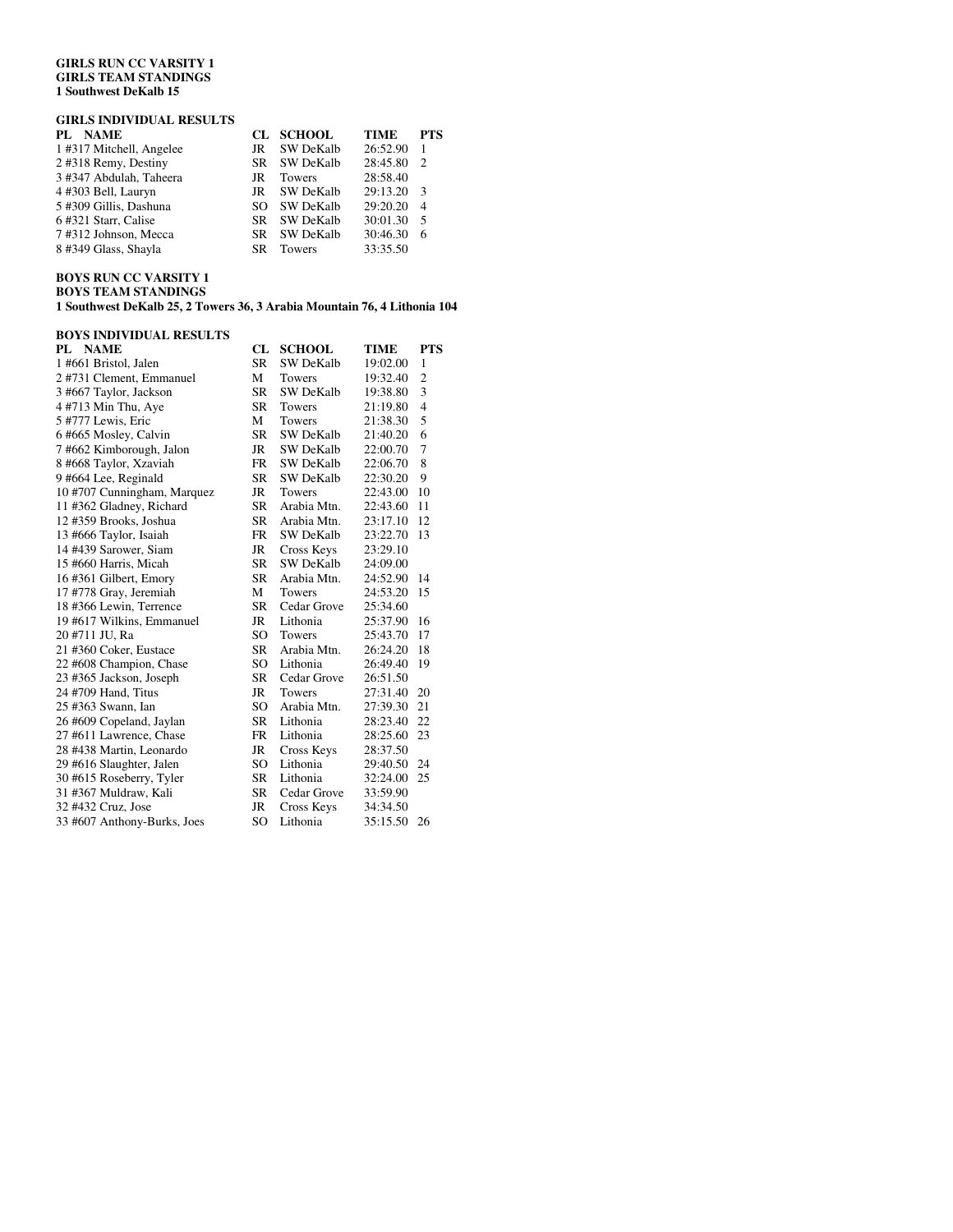# **BEST TIMES AT DRUID HILLS MIDDLE SCHOOL COURSE**

## **BEST OVERALL INDIVIDUAL TIMES**

#### **BOYS**  Mekonen, Mikias, 12 Lakeside 16:46.30, 8/20 Ergano, Yesahk, JR Tucker 18:06.90, 9/17 Barge, Thaddee, 11 Clarkston 18:10.90, 9/3 Marcos, Zinabu, FR Tucker 18:16.80, 9/17 Rosenbluth, Mike, 12 Druid Hills 18:19.60, 9/3 Ibrahim, Firmosa, M Clarkston 18:32.00, 9/17 Ergano, Yesahk, 12 Tucker 18:35.70, 9/3 DeAlba, Diego, JR Chamblee 18:55.60, 9/17 Isaacson, Fisher, JR Chamblee 18:57.90, 9/17 Bristol, Jalen, SR SW DeKalb 19:02.00, 9/17 **GIRLS**  Shepherd, Sophia, 10 Druid Hills 21:10.30, 9/3 Ferrara, Genevieve, 12 Druid Hills 22:17.90, 9/3 Davis, Haley, 9 Lakeside 22:54.70, 9/3 Mothner, Anna, SR Dunwoody 23:38.30, 9/17 Bacon, Kate, SO Dunwoody 23:42.40, 9/17 Jones, MiAngel, 10 Druid Hills 23:57.70, 9/3 Anderson, Asena, 12 Druid Hills 24:08.00, 9/3 Lorden, Ahna, JR Dunwoody 24:08.60, 9/17 Tessler, Emma, JR Dunwoody 24:08.70, 9/17 Parker, Emma, FR Dunwoody 24:14.00, 9/17

## **BEST INDIVIDUAL TIMES**

#### **BOYS**  Mekonen, Mikias, 12 Lakeside 16:46.30, 8/20 Ergano, Yesahk, JR Tucker 18:06.90, 9/17 Barge, Thaddee, 11 Clarkston 18:10.90, 9/3 Marcos, Zinabu, FR Tucker 18:16.80, 9/17 Rosenbluth, Mike, 12 Druid Hills 18:19.60, 9/3 Ibrahim, Firmosa, M Clarkston 18:32.00, 9/17 DeAlba, Diego, JR Chamblee 18:55.60, 9/17 Isaacson, Fisher, JR<br>Bristol, Jalen, SR<br>SW DeKalb 19:02.00, 9/17 Bristol, Jalen, SR SW DeKalb 19:02.00, 9/17 Walker, Sage, 10 Druid Hills 19:03.30, 9/3 **GIRLS**  Shepherd, Sophia, 10 Druid Hills 21:10.30, 9/3 Ferrara, Genevieve, 12 Druid Hills 22:17.90, 9/3 Davis, Haley, 9 Lakeside 22:54.70, 9/3 Mothner, Anna, SR Dunwoody 23:38.30, 9/17 Bacon, Kate, SO Dunwoody 23:42.40, 9/17 Jones, MiAngel, 10 Druid Hills 23:57.70, 9/3 Anderson, Asena, 12 Druid Hills 24:08.00, 9/3 Lorden, Ahna, JR Dunwoody 24:08.60, 9/17 Tessler, Emma, JR Dunwoody 24:08.70, 9/17 Parker, Emma, FR Dunwoody 24:14.00, 9/17

# **BEST TIMES AT ARABIA MOUNTAIN HIGH SCHOOL COURSE**

## **BEST OVERALL INDIVIDUAL TIMES**

| <b>BOYS</b>             |                  |                | <b>GIRLS</b>           |                  |                |
|-------------------------|------------------|----------------|------------------------|------------------|----------------|
| Barge, Thaddee, 11      | Clarkston        | 19:09.60, 8/27 | Woods, Zoi, 11         | Clarkston        | 26:51.50, 8/27 |
| Ergano, Yesahk, 12      | Tucker           | 20:07.30, 8/27 | Peterson, Aaliyah, 12  | M.L. King        | 27:30.10, 8/27 |
| Taylor, Jackson, 12     | <b>SW DeKalb</b> | 20:08.10, 8/27 | Lind, Demetria, 10     | M.L. King        | 28:24.50, 8/27 |
| Mosley, Calvin, 12      | <b>SW DeKalb</b> | 20:26.90, 8/27 | Bellomy, Chantez, 9    | Clarkston        | 29:04.50, 8/27 |
| Betwele, Nelson, 11     | Clarkston        | 20:43.70, 8/27 | Paige, Jasmine, 11     | M.L. King        | 29:28.90, 8/27 |
| Clement, Emmanuel       | Towers           | 20:50.50, 8/27 | Grier-Rower, Star, 11  | M.L. King        | 30:43.70, 8/27 |
| Gugssa, Henok, 10       | Clarkston        | 20:54.10, 8/27 | Gonzalez, Griselda, 11 | Clarkston        | 31:05.10, 8/27 |
| Kerebo, Abedelemeji, 10 | Tucker           | 20:55.10, 8/27 | Walker, Allison, 12    | M.L. King        | 31:11.00, 8/27 |
| Ephram, Yordanos, 10    | Tucker           | 21:04.80, 8/27 | Gillis, Dashuna, 10    | <b>SW DeKalb</b> | 31:38.90, 8/27 |
| Wragg, Darian, 12       | M.L. King        | 21:15.40, 8/27 | Tuyambaze, Rachel, 10  | Clarkston        | 31:44.40, 8/27 |
|                         |                  |                |                        |                  |                |

### **BEST INDIVIDUAL TIMES**

| <b>BOYS</b>             |                  |                | <b>GIRLS</b>           |                  |                |
|-------------------------|------------------|----------------|------------------------|------------------|----------------|
| Barge, Thaddee, 11      | Clarkston        | 19:09.60, 8/27 | Woods, Zoi, 11         | Clarkston        | 26:51.50, 8/27 |
| Ergano, Yesahk, 12      | Tucker           | 20:07.30, 8/27 | Peterson, Aaliyah, 12  | M.L. King        | 27:30.10, 8/27 |
| Taylor, Jackson, 12     | SW DeKalb        | 20:08.10, 8/27 | Lind, Demetria, 10     | M.L. King        | 28:24.50, 8/27 |
| Mosley, Calvin, 12      | <b>SW DeKalb</b> | 20:26.90, 8/27 | Bellomy, Chantez, 9    | Clarkston        | 29:04.50, 8/27 |
| Betwele, Nelson, 11     | Clarkston        | 20:43.70, 8/27 | Paige, Jasmine, 11     | M.L. King        | 29:28.90, 8/27 |
| Clement, Emmanuel       | Towers           | 20:50.50, 8/27 | Grier-Rower, Star, 11  | M.L. King        | 30:43.70, 8/27 |
| Gugssa, Henok, 10       | Clarkston        | 20:54.10, 8/27 | Gonzalez, Griselda, 11 | Clarkston        | 31:05.10, 8/27 |
| Kerebo, Abedelemeji, 10 | Tucker           | 20:55.10, 8/27 | Walker, Allison, 12    | M.L. King        | 31:11.00, 8/27 |
| Ephram, Yordanos, 10    | Tucker           | 21:04.80, 8/27 | Gillis, Dashuna, 10    | <b>SW DeKalb</b> | 31:38.90, 8/27 |
| Wragg, Darian, 12       | M.L. King        | 21:15.40, 8/27 | Tuyambaze, Rachel, 10  | Clarkston        | 31:44.40, 8/27 |